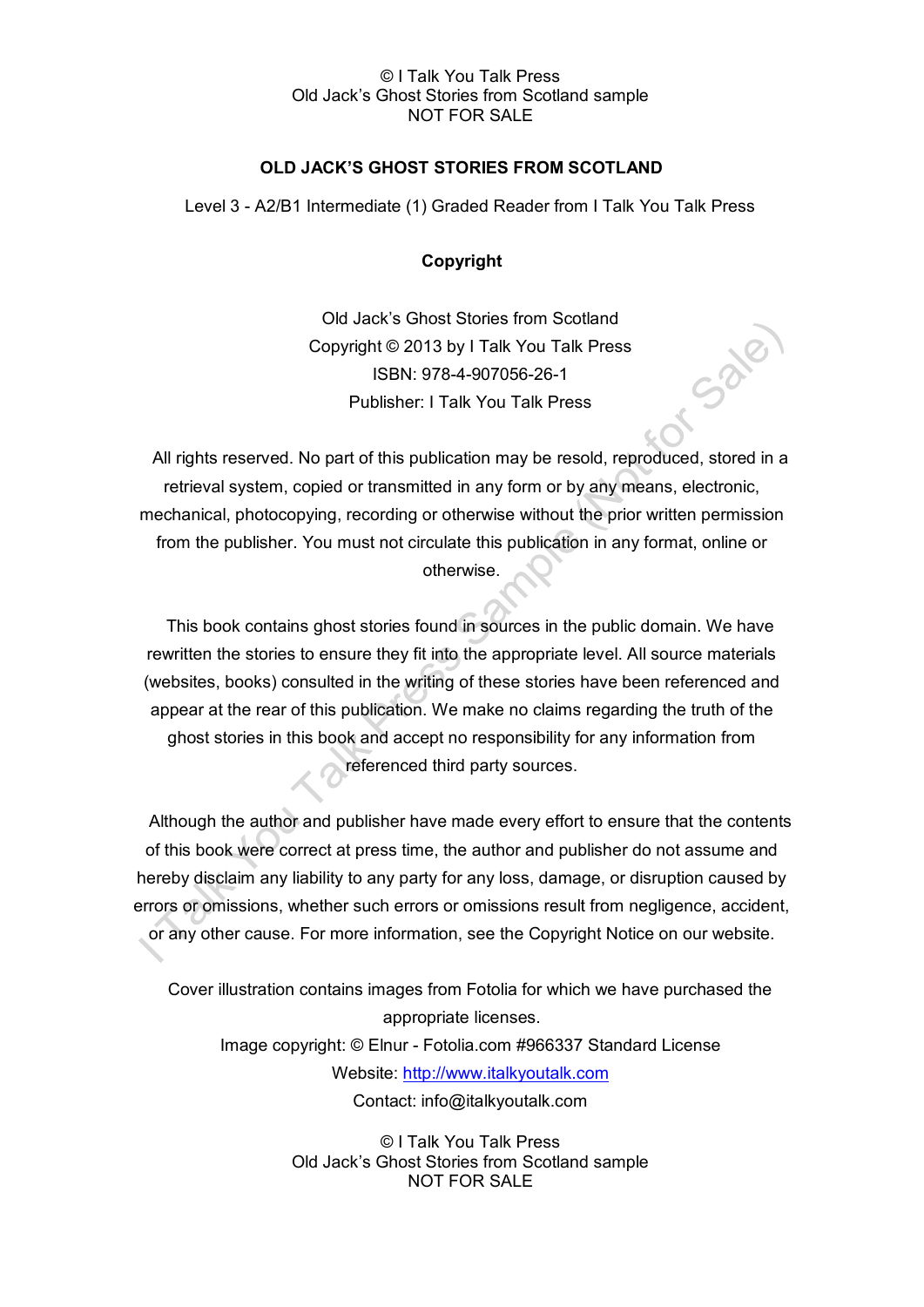#### © I Talk You Talk Press Old Jack's Ghost Stories from Scotland sample NOT FOR SALE

#### **Message from Old Jack**

Hello my friends! Welcome to my third book of ghost stories. In this book, I travel north of England to the land of the Scots.

Scotland is famous for its beautiful scenery. It has many mountains and lakes. The lakes in Scotland are called 'lochs'. The most famous loch is 'Loch Ness'. People say there is a big monster living in the waters of Loch Ness.

Scotland is also known for its world famous spirit 'Scotch whisky'. I like this spirit. I often drink it. This book has stories about spirits, but they are not alcohol spirits. No, these spirits are not in a bottle. They are in the castles, hotels and homes of this land. They are the spirits of the dead, who stay on this earth and in this country.

Are you ready to hear about these stories? Let's go to Scotland now. Our first stop is in the very old and beautiful city of Edinburgh.

# **1. Mr Boots**

### **Place: Edinburgh Vaults, Edinburgh**

Edinburgh is the capital of Scotland. It is also one of the most popular cities in Britain for tourists. Over a million tourists visit every year. Most tourists go to Edinburgh Castle and the National Museum of Scotland. They take bus tours around the city. They enjoy taking photographs of the old city streets and beautiful buildings. Then, they go shopping in the city's many shops.

There is one tourist spot in Edinburgh that only the bravest tourists visit. A dark tourist spot deep under the city, with a very sad history. This place is called Edinburgh Vaults. The 'vaults' are tunnels and rooms underground.

In Edinburgh, there is a long bridge called South Bridge. It was built in the 18th Century. On the bridge there is a road. Under the bridge, there are many arches and tunnels. The bridge designers decided to make rooms in these arches and tunnels under the bridge.

The tunnels and rooms were very dark. There was no light, no fresh air and no water. At first, shop owners used these rooms. They stored their products in them. Some workmen used them too, but it was very hard to work in these dark rooms under the bridge. So, the workers moved away.

After the workers moved away, the poor people of the city moved into these rooms. Families lived in these dark, damp, smelly rooms. They had no water, no fresh air and no light. The living conditions were very bad. It was also very dangerous to live there.

> © I Talk You Talk Press Old Jack's Ghost Stories from Scotland sample NOT FOR SALE